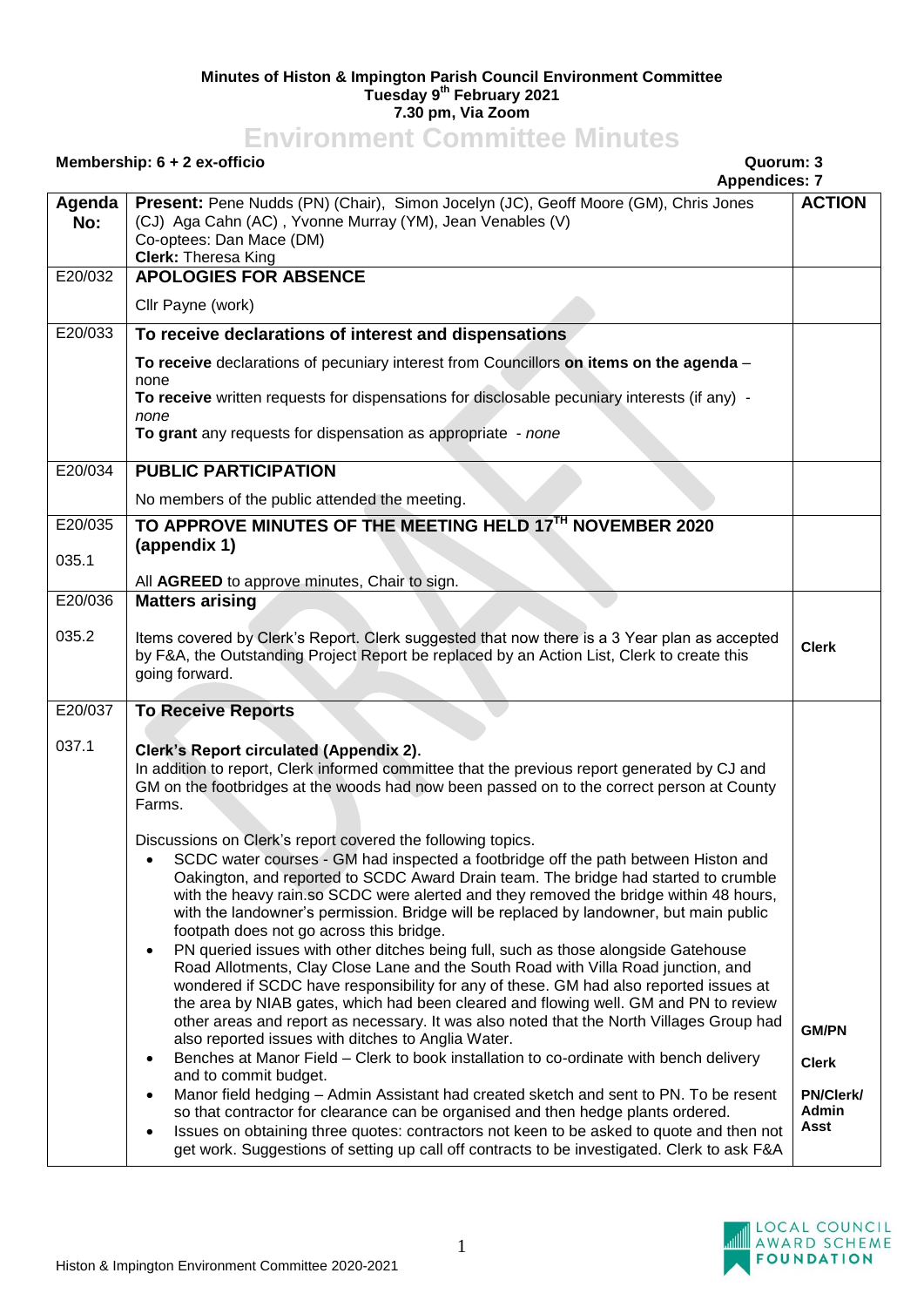|         | and Internal Auditor to confirm whether having three quotations is compulsory, whether<br>using approved contractors can bypass this.                                                                                                                                                                                                                                                                                                                                                                                                                                                                                                                                                                                                                                                                                                          | <b>Clerk</b>                             |
|---------|------------------------------------------------------------------------------------------------------------------------------------------------------------------------------------------------------------------------------------------------------------------------------------------------------------------------------------------------------------------------------------------------------------------------------------------------------------------------------------------------------------------------------------------------------------------------------------------------------------------------------------------------------------------------------------------------------------------------------------------------------------------------------------------------------------------------------------------------|------------------------------------------|
| 037.2   | <b>Tree Warden Report &amp; Allotments Report</b><br>No written reports received. Verbal updates provided.<br>PN compiling list of work required as a result of tree surveys, so contractors can quote<br>for the work. Already have quotes for Homefield Park so this to be actioned, work at<br>boundary with Mill Lane at Burial Ground specification received, quotes to be obtained.<br>Locations for tree planting to be discussed at a workshop.<br>$\bullet$<br>Gatehouse Allotments – need to clear Haulage way. Carpet use increasing, carpets<br>$\bullet$<br>inside not removed, if all moved to one place can get fly tipping team to pick up. Clerk to<br>send reminder to plot holders re carpet use.                                                                                                                           | <b>Clerk</b><br>Workshop<br><b>Clerk</b> |
| 037.3   | Sustainability Report. No written report received no action to report.                                                                                                                                                                                                                                                                                                                                                                                                                                                                                                                                                                                                                                                                                                                                                                         |                                          |
| 037.4   | <b>HICOP Report</b><br>HICOP are delighted the Truffle the Pig (a Tony Hillier statue) is now at the Orchard; thanks<br>given to CJ and Ed Jackson for completing move which went very smoothly. Two trees<br>replaced, plans to prune trees and also those fruit trees at the Burial Ground and Clay Close<br>Lane over the next couple of weeks.                                                                                                                                                                                                                                                                                                                                                                                                                                                                                             |                                          |
| 037.5   | HI Trees Report/A14 Landscaping report (appendix 3) - report supplied by SJ, no longer<br>A14 based so will be covered by HI Trees. DM had met with landowner to check site for tree<br>planting and dug a couple of holes to ascertain state of land re water pooling. Area where<br>diggers had been parked was waterlogged, the use of the area has created a pan of soil.<br>Landowner's Farm Manager had suggested not planting in this area. Plans are to plant 2/3 of<br>the plots this March, approximately 600 trees and 180 shrubs. Dan Wright of Brookfield<br>Contracting to begin planting 8th March, remaining trees planted next season. Hope is that<br>there will then be a community even in 10/12 months' time. Work to improve drainage of<br>digger park area to be undertaken.                                           |                                          |
|         | HI Trees also want to undertake a tree planting project, possibly as part of some sort of Feast<br>event. Make sure 100% COVID compliant. Idea of project is to get people going out to identify<br>locations to plant. Focused activity, once sites suggested investigate landowner agreement.                                                                                                                                                                                                                                                                                                                                                                                                                                                                                                                                                |                                          |
|         | Committee thanked DM for all his work and supported Parish Council involvement for the<br>community tree planting event at the Feast or suitable time.                                                                                                                                                                                                                                                                                                                                                                                                                                                                                                                                                                                                                                                                                         |                                          |
| 037.6   | <b>Rural Footpaths</b><br>Clerk reported Rural Assets contact for bridge repairs at Histon Woods. Suggestion on social<br>media for footpath link though allotments and other land to connect to woods and other<br>footpaths. CJ to speak to landowner and if path to go through allotments will need Parish<br>Council approval. Also some on County Farms land, CJ to investigate.                                                                                                                                                                                                                                                                                                                                                                                                                                                          | CJ                                       |
| E20/038 | <b>Other Matters</b>                                                                                                                                                                                                                                                                                                                                                                                                                                                                                                                                                                                                                                                                                                                                                                                                                           |                                          |
| 038.1   | To receive update from CIIr Jones regarding installation of Hillier statues around the<br>village and initial draft of Public Art Trail map<br>Installation completed, contractors SP Landscapes very professional. General feedback<br>positive, publicity for project in Cambridge Independent Newspaper. Draft Art Trail published.<br>Sculptures to be inspected regularly by Groundstaff.<br>Man and Dog sculpture within Homefield Park: issue with shards on top, a result of it being<br>stainless steel, now removed. Groundstaff consider safe. Committee were asked whether they<br>were happy with current location, whether a fence was required for extra safety. All agreed to<br>remove current fencing and monitor situation. Formal signs to be made, DM to send info<br>needed for Truffle so all can be done at same time. | DM/CJ/<br><b>Clerk</b>                   |
| 038.2   | To review Allotment Regulations: to agree recommendation from Allotment Warden to<br>add to rules the obligation for plot holders to maintain and clearly display their plot<br>number and to agree to spend on items to make markers<br>Committee agreed to funding costs of getting signs for plot numbers then see what money left<br>for posts. Once plot numbers installed, then change regulations.                                                                                                                                                                                                                                                                                                                                                                                                                                      | <b>Clerk</b><br><b>Next</b><br>agenda    |

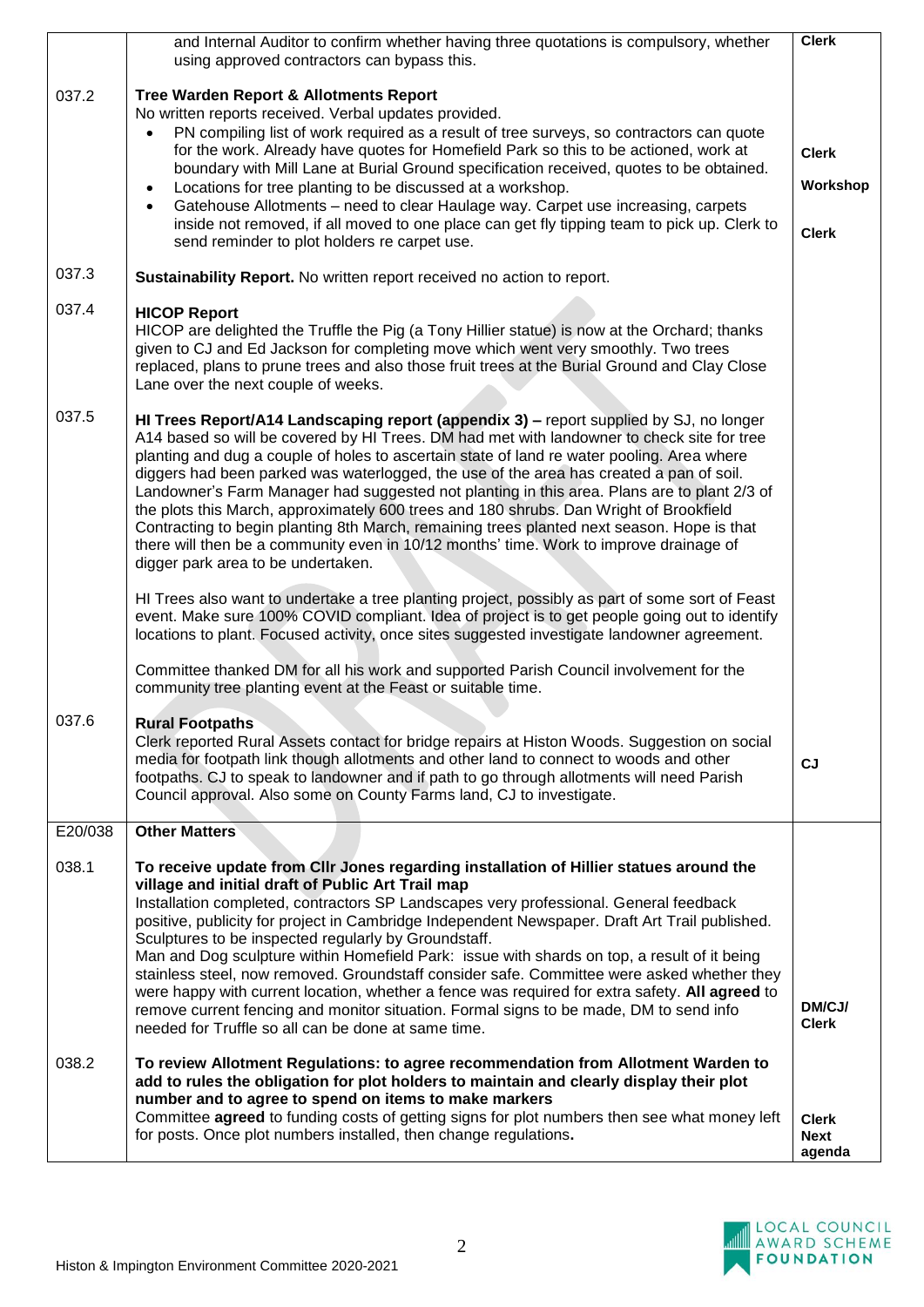| 038.3 | To receive update on the Theories of Home Project and review.<br>PN concerned re large scale crack in one wooden pillar, flat surface so soaks up water,<br>opening needs filling in. May be resolved when signs installed. Clerk to put issues in writing to<br>Alison Turnbull and Charlotte Howarth. May need to identify a solution if Alison and Charlotte<br>cannot resolve.                                                                                                                                                                                                                                                                                                                                                                                                                                                                                                  | <b>Clerk</b> |
|-------|-------------------------------------------------------------------------------------------------------------------------------------------------------------------------------------------------------------------------------------------------------------------------------------------------------------------------------------------------------------------------------------------------------------------------------------------------------------------------------------------------------------------------------------------------------------------------------------------------------------------------------------------------------------------------------------------------------------------------------------------------------------------------------------------------------------------------------------------------------------------------------------|--------------|
| 038.4 | To agree location & method of installation of stone WW1 Memorial plaque.<br>Need to resolve "reimbursement" issue for materials/artist, then decide on installation process<br>and get quotes. Artist favours Peace Memorial location. PN to discuss financial options with<br>F&A chair, cost of materials is approx. £350.                                                                                                                                                                                                                                                                                                                                                                                                                                                                                                                                                        | PN           |
| 038.5 | To review Homefield Park policy and review safety at Homefield Park (appendix 4)<br>Draft updated policy circulated. GM noted a structure/shelter within the park, built by a<br>resident, without permission. GM suggested engaging with users and ascertaining their<br>aspirations to see if it is something that is required, work out a plan of action including risk<br>assessments needed. Feeling that Homefield Park was a "Wild "place, any policy should not<br>be prescriptive and try to get people to respect the area. Working group to make concise rules<br>with view to our other open spaces. Suggestion that signage at gate may achieve the<br>objectives desired, cover what was needed from an insurance point of view. GM proposed<br>amended policy be agreed and adopted, with workshop to consider fuller review. All Agreed,<br>amended policy adopted. | Workshop     |
| 038.6 | To receive Quarterly 2020/2021 budget report (appendix 5)<br>All agreed to accept.                                                                                                                                                                                                                                                                                                                                                                                                                                                                                                                                                                                                                                                                                                                                                                                                  |              |
| 038.7 | To receive report on 2021/2022 budget review by F&A committee and 3 year plan<br>(appendix 6)<br>Much work done by Chair and Vice Chair with "critical friend" from F&A on 3 year plan,<br>highlights from each financial year circulated. Some projects moved into operational budgets.<br>End result is a list of projects for next two years, lighter in 21/22 so can consolidate, finish<br>projects, reduce reserves, and reflect the COVID-19 impact. Substantive projects now fallen<br>into following year, prepare for these in 21/22 so ready to action in 22/23. PN informed<br>committee that it had been considered that no budget for Abbey Farms needed to be<br>considered, as Chair had been assured there would be funds for the project. All agreed to<br>accept.                                                                                                |              |
| 038.8 | To receive update on Glazed Pavilion project Capital Bid Process (appendix 7)<br>Draft new Capital Bid Form created by Clerk, circulated. Planning permission lapses on April<br>3 <sup>rd</sup> 2021. Electricity installation at Homefield Park considered a symbiotic project, and if this is<br>to be considered, it needs to be done before any base is put in.                                                                                                                                                                                                                                                                                                                                                                                                                                                                                                                |              |
|       | PN recommended a two phase project, phase 1 being the installation of electricity, footings<br>and hard staging area as this would deliver facilities to the community straight away. A Project<br>Manager would be used to deliver the project, an outside contractor being suggested to bring<br>together all the requirements needed (e.g. specify footings, conform to building regulations<br>and planning permission granted, coordinate landscaping etc). PN recommended using the<br>structural engineer used previously on the project, Clerk advised that a tendering process may<br>need to take place. Phase 2, The Glazed Pavilion installation, would then itself be a separate<br>project. GM asked re abortive costs for removing footings and was advised by PN it would be<br>approx. £700 for concrete.                                                          |              |
|       | PN proposed the committee supported expanding the circulated Capital Bid form for Phase 1<br>to take to Full Council. All agreed, PN to work on expanding it. Proposed to take to March Full<br>Council.                                                                                                                                                                                                                                                                                                                                                                                                                                                                                                                                                                                                                                                                            | <b>PN</b>    |
|       | All agreed to extend meeting for 20 minutes.                                                                                                                                                                                                                                                                                                                                                                                                                                                                                                                                                                                                                                                                                                                                                                                                                                        |              |
| 038.9 | To review project for wooden shelter at Crossing Keeper's Hut (appendix 8)<br>The need to have somewhere to meet outside has been highlighted by the current pandemic<br>and lockdown rules. Two items not in original specification - insurance and planning<br>permission. As project had not been actioned within time frames specified by F&A, and over                                                                                                                                                                                                                                                                                                                                                                                                                                                                                                                         |              |
|       | £5,000, project should now follow new Capital Spend policy. PN to discuss with F&A chair<br>what is required, YM to help complete document for Capital Bid for Feb Full Council.                                                                                                                                                                                                                                                                                                                                                                                                                                                                                                                                                                                                                                                                                                    | PN/YM        |